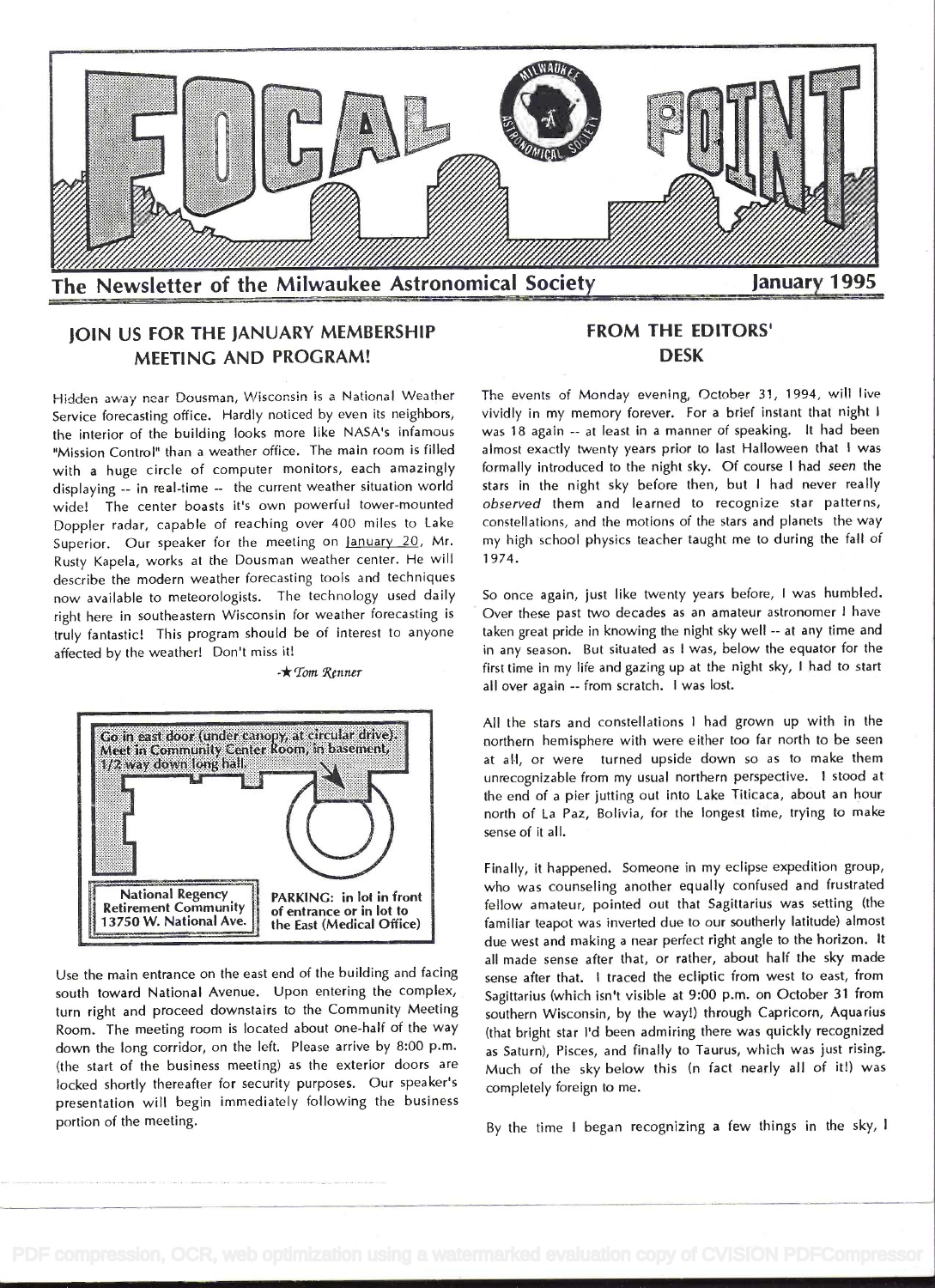was wishing I hadn't left my Sky Atlas 2000 field charts back home. And no one else in the group had charts either.

As the evening progressed, and with the help of a few veteran and semiveteran southern sky observers (the solar eclipses I can't disagree with Australians on our expedition had this statement, but I can add a Australians on our expedition had gone to bed early!), the rest of us learned some new constellations: Grus (this is my favorite southern constellation as it's made up of a series of double stars) Piscis Austrinus (the brightest star in this constellation is Fomaihaut, which rides our southern horizon in late fall and early winter -- at 16 degrees south latitude its overhead!) Corona Australis, Tucana (home of the Small Magelianic Cloud and 47 Tucanae, a globular cluster so huge and rich it defies verbal description!) Arus, Triangulum Australe, Eridanus (Alpha Eridani is also known as Achernar), Carina (Alpha Carina is known as Canopus and is nearly as bright as Sirius) and Dorado (home of the Large Magellanic Cloud). The SMC and LMC each çontain hundreds, if not thousands, of star clusters and nebulae. It would have been easy to spend several nights just exploring the dozens and dozens of easy and bright objects in each. The group's favorite Magellanic object, the Tarantula Nebula, was examined telescopically many times over the course of Monday evening by members of my group.

The list of fascinating southern observing targets available to us that night was infinite -- and the incredibly rich southern Milky Way hadn't even risen by 2:00 a.m., the time I decided to call it quits and turn in!

<sup>I</sup>observed several hours the next night (Tuesday), but we were clouded out Wednesday night (and en route to our eclipse observing site in the south central part of the country). I was able to observe a small portion of the southern Milky Way (and the Southern Cross, the Jewel Box cluster, and the gorgeous Eta Carina Nebula) early on eclipse day, Thursday, before sunrise.

But absolutely nothing will ever compare to that first night under that blanket of "new stars" -- just like twenty years ago.

In his book "Chasing the Shadow", co-author (and M.AS. member) Joel Harris describes viewing a total solar eclipse as the closest thing to visiting another planet that anyone living in the 20th century will ever See experience. After seeing three total me solar eclipses I can't disagree with this statement, but I can add a - pli<br>corollary to it: - observing the - mi southern hemisphere skies for the first time!

Now, if I could just figure out how to turn the clock back twenty years for real  $\ldots$ 

-\*Dan Koehler

### BY-LAWS ENCLOSED WITH THIS NEWSLETTER

Members are advised that a copy o the Society's revised by-laws (dated November 18, 1994) has been included in the envelope with this issue of the Focal Point. This copy includes all changes approved by the membership at the November 18 meeting, and which became effective on January 1, 1995. Please keep this copy handy for ready reference when necessary.

### QUICK REMINDERS AND NOTICES

 $\star \star$  We are still looking for an alternative monthly meeting site to the National Regency Retirement Home community room in New Berlin. Members are asked to submit any ideas to Program Chairman Tom Renner. Tom (and others) will investigate potential sites, which should have near-by freeway access, be available on Friday evenings for several hours, and have adequate parking and security. Ideally, a potential facility should have an auditorium or large meeting room that can accommodate 75 or more people and be available for our use free of charge.

\*\* The Nominating Committee has formed, consisting of the following members: Matthew McNeely (354-5347, evenings), Brian Ganiere (961-8745, evenings), and Ken Waraczynski (321-0918). Their mission is to assemble a slate of at least four M.A.S. members for election to the Board of Directors, and to find as many interested candidates as possible to run for the offices of President, Vice-President, Secretary, and Treasurer at the May membership meeting. If you would like to be considered for nomination, please call any one of the committee members as soon as possible.

\*\*The Finance Committee has also recently formed and has held its first meeting. Members are: Scott Jamieson (896-0119, evenings), Marty Brunet (544-1342, evenings), and Dan Koehier (662-2987, evenings). They will be researching and presenting recommendations to the Board of Directors on such issues as the establishment of a family dues rate for Regular and Non-Resident members, increases in dues for the 1995/6 fiscal year, and drawing up a budget plan for the Society. If you're interested in joining the committee contact Scott as soon as possible.

**\*\*We are still in need of a Roster** Maintenance Coordinator, to work with the Membership Committee Chairman in maintaining the mailing and telephone list of all M.A.S. members. Potential candidates must have ready access to a personal computer with some sort of database program and the capability to print mailing labels. Additionally, it would be very helpful if this person could take on the minimal duties of the Astronomical League Correspondent (ALCOR). Call Matthew McNeely (354-5347, evenings) if you are interested in this important position

 $\star \star$  Observatory Committee Chairman Jim Kube is still interested in hearing from M.A.S. members who would like to learn about the operation of CCD cameras. He hopes to form a class to study the design, construction, and operation of one or more home-built CCD cameras like the one explained in Richard Berry's book, "The CCD Cookbook". Jim can be contacted evenings at 453-8858, or drop him a note at 727 South 92nd Street, West Allis, WI 53214.

\*\*Board member Virgil Tangney is continuing to conduct a physical inventory of all M.A.S. property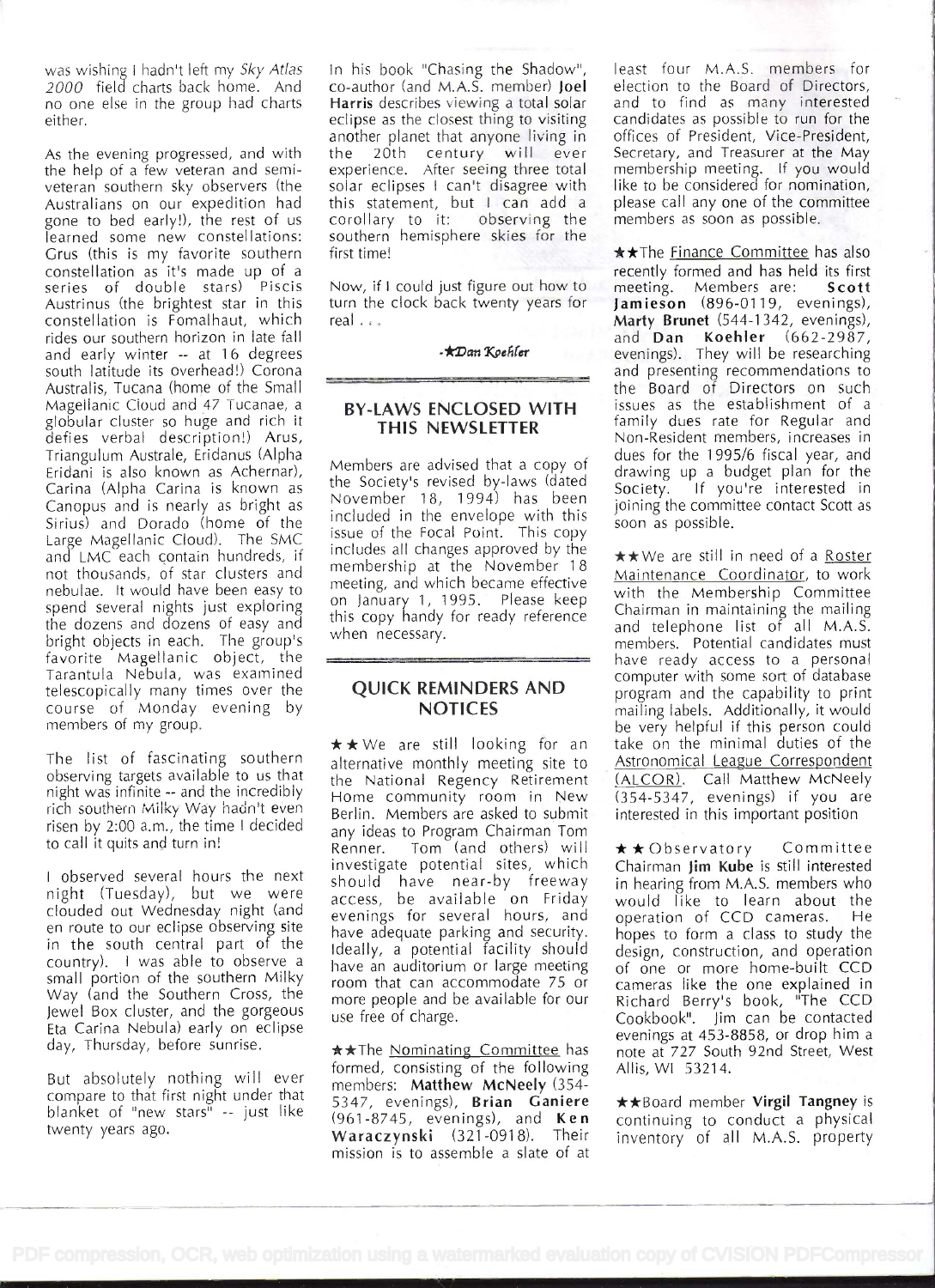stored at the Observatory and in member's homes. If you have any M.A.S. property in your possession (excluding library materials) you are asked to contact Virgil immediately at 414-327-7976, 8034 West Norwich Avenue, Milwaukee, WI 53220.

\*\*General Membership Meeting dates for the remainder of this year are as follows (all are the third Fridays of the month): January 20, February 17, March 17, April 21, astroi and May 19. The Jan, Feb, and Mar meetings will be held at National Regency, 13750 West National Avenue, New Berlin (on the north side of National just east of the intersection with Sunnyslope). The Apr and May meetings may be held there or at the Observatory as determined at a later date. Elections will be held at the May meeting.

 $\star\star$  First Wednesdays of the month at the Observatory, 18850 West Observatory Road in New Berlin, are set aside for members to discuss observing programs like variable stars, standard and grazing occultations, and other celestial events with the Observatory staff and other M.A.S. members in an informal setting. First Wednesdays offer members a good opportunity to best learn how to use our great facility. The get-togethers begin at 7:30 p.m. on the following dates through June 1995: Feb 01, Mar 01, Apr 05, May 03, and Jun 07.

\*\* The M.A.S. event calendar for 1995 is currently in the works. To be determined are the dates of our Public Open Houses at the Observatory, camping trips, and the family picnic, among a few other events. The calendar will be the subject of an upcoming feature in the Focal Point.

## DOUBLE CLICKS

An Occasional Column Reviewing Astronomy Software for PC's

This month's featured software is the Buil-Thouvenot CCD Atlas (BT-ATLAS), a unique collection of images representing over 3,060 deep-sky objects. The images were made exclusively with CCD cameras, those digital-imaging marvels that have been in use at most professional observatories for the past ten years or so. "CCD fever" has recently swept the amateur community, as commercial and even home-built cameras have improved, and prices<br>for complete cameras and complete cameras components have plummeted, making them a viable alternative for the back-yard astrophotographer. The relative ease-of-use that CCD cameras offer the typical amateur astronomer over conventional photography, coupled with the ready availability of inexpensive, "high-powered" personal computers and digital imaging software, helps explain the explosion in popularity of CCD cameras. The result is the BT-ATLAS; a modern-day iteration of the classical photographic atlas that will become as mandatory to any CCD camera user as a good star atlas is to the visual observer.

The BT-ATLAS is a large database covering most types of deep-sky objects with multiple examples. Included are 2,1 35 individual galaxies, 156 galaxy clusters, 324 open clusters, i 05 globular clusters, 117 planetary nebulae, 181 bright diffuse nebulae, and 42 dark nebulae. Many of the objects are unfamiliar to most amateur and professional astronomers. The BT-ALTAS is far removed from the classical Messier catalogue and will open a huge new field of observation to all sky lovers.

Images in the BT-ATLAS are "deep"; the magnitude limit is between 18 and 21, depending on the object. A celestial object that is normally seen as a pale nebulosity in the largest amateur telescope will show full and true form in a CCD image. This aids in clearly depicting the diversity of shapes in our universe. Perusing the BT-ATLAS is tantamount to a cosmic passport!

CCD imaging is exciting. Imagine making a five minute exposure of a 13th-magnitude galaxy with your telescope, computer, and CCD camera. The camera and 'scope patiently catch the few photons reaching Earth from the far-away object. At the end of the exposure, the computer screen lights up and the image of the galaxy appears. And it can be enhanced with digital imaging software on the spot or in <sup>a</sup>

later session indoors. The moment an image is completed and displayed is always an emotional one. You'll feel this same emotion as you browse through the BT-ATLAS!

The BT-ATLAS software is available through the M.A.S. Software Library as bt atlas.zip. Call me at 425-2331 for more information. The M.A.S. Computer Users Group has given this software a rating of three stars (on a one to five scale, with five being the best).

-\*Lee Keith

### ASK THE ASTRONOMER

As I viewed the evening sky this past fall and early winter, I observed the three stars forming the Summer Triangle in the western sky. Why is this "summer" star pattern still visible in the winter?

--Stuck in a Time Warp

Dear Warp:

We continue to yiew many "summer" stars well into the winter months. If you look to the west on any clear evening around December 25, you will notice the constellation of Cygnus the Swan (a.k.a. the Northern Cross, a familiar summer constellation) "standing" vertically with respect to the horizon. This Christmas omen from the heavens would be more appropriately displayed in the eastern sky, the direction of "rebirth" from which the Sun, Moon, and stars appear to be 'reborn" as they rise each day ("We observed his star at its rising and have come to pay him homage."), but I digress . . .

This situation is caused simply by the fact that the Sun sets earlier each evening during the autumn months. Normally, the stars would appear to be positioned closer to the western horizon by an average of four minutes each night, causing the previous season's constellations to sink in the west and be replaced by new ones rising in the east. In the fall this celestial progression across our skies is partially offset by sunsets that occur four to eight minutes earlier each evening. In this way, we are able to observe stars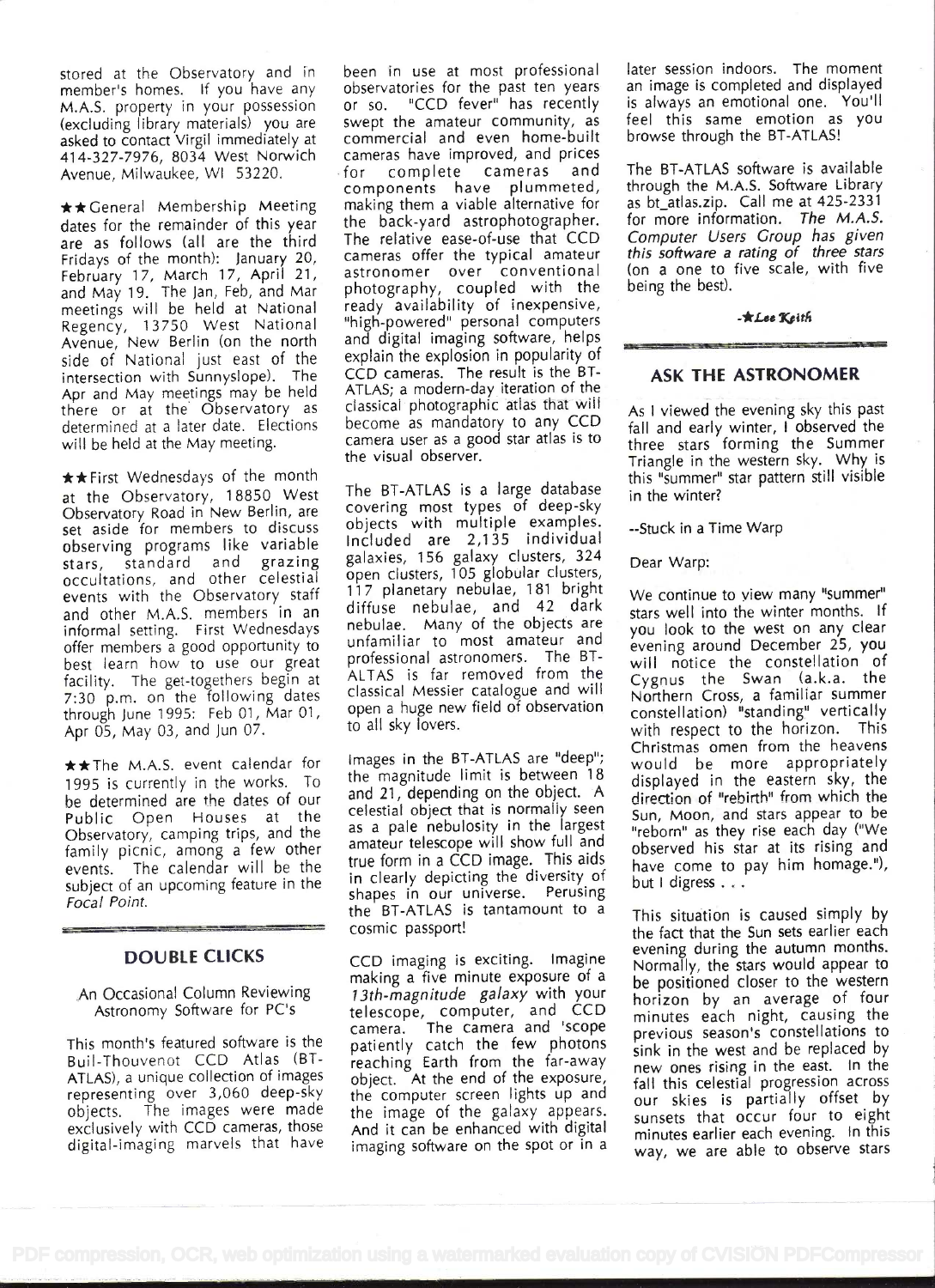before they have made their daily four minute move toward the horizon. lt appears to us that these stars remain above our horizon longer during the fall and winter seasons than they should. The opposite situation occurs in the spring and early summer, restoring the celestial balance between the solar motions and our earthly clocks. As sunrises occur earlier each day during this time, the appearances of the summer constellations above the eastern horizon seem to fall behind, far,<br>and we observe their risings later in be and we observe their risings later in the season than what we would normally expect.

## LiBRARY NEWS

Peter Smitka has donated a set of slides of the Barringer Meteor Crater near Winslow, Arizona from a recent trip he made to the area, and instructions for building a human gnomon sundial. Anyone interested in pursuing this unusual timekeeping project will find the plans in the<br>vertical file: SUNDIALS. Peter vertical file: SUNDIALS. suggested this could be a worthwhile addition to the Observatory grounds, especially during the sunlit portions of our public Open House programs. The Meteor Crater slides have been added to the Society's main collection stored in the  $A\dot{}/V$ closet at the Observatory.

- \* Sally Waraczynski

### THE M.A.S. AND MEMBERS IN THE NEWS

A November 17 Sheboygan Press article brings us up-to-date on M.A.S. member Harald Schenk, a city of Sheboygan engineer and one of a select group of amateur astronomers chosen some years ago to perform research projects on the Hubble<br>Space Telescope. He recently Space Telescope. concluded his third session with the HST.

Harald's project involved using the HST's spectroscopic equipment to study the light reflected by asteroids to determine their chemical nature and discern if any might be extinct comets. His theory was intriguing to the HST scientists who chose his project because if it proved true, those asteroids might contain water, oxygen, and other organic compounds that future manned space missions to the outer reaches of our solar system could utilize.

The asteroids he chose to study, five in all, had been previously observed<br>with comet-like tails. These with comet-like tails. observations have helped fuel Harald's theory that some old comets are now masquerading as rocky bodies in the asteroid belt. So a far, the HST has not proved him to<br>he correct, however some correct, however astronomers believe there may still be merit in this theory.

Harald utilized the expertise of a science adviser, a technical adviser, and a data analyst in conducting his research project. In addition to the HST team, he had the help of a network of 80 amateur astronomers  $\frac{1}{5}$ in 20 countries and 25 states. The amateurs observed the same asteroids Harald was studying, looking for those elusive comet-like tails. Some did see what appeared like tails, but Harald speculates what was seen were really dust clouds created when these small bodies collide with one another, rather than a true cometary tail.

With the asteroid project now  $^{8}$ concluded, Harald is hoping to  $\frac{d}{dr}$ eventually use the HST for another of his proposals. One of his projects involving the magnetic field displacement in fast moving pulsars just missed being accepted.

#### Congratulations Harald, and good luck with ourfuture 2ST pursuits!

Peter Smitka has passed on a bit of news from long-time member John Asztalos (a former Board Member, Assistant Observatory Director, and recipient of the Society's Service Award in 1990) who now resides in<br>Evergreen. Colorado. John Evergreen, mentioned in his Christmas card to Peter that he and his wife Alexandra (Alex) are the proud parents of a baby girl born December 3. Zoe weighed in at 6 lbs. 9 oz. and was 19-inches long.

Congratulations Alex and John!

#### EYE ON THE SKY FOR FEBRUARY

For planetary observers, early February offers the last chance to favorably view Saturn in the evening sky. lt will be lost in the Sun's glare from the latter part of February until late April. As I mentioned in this column last month, Earth will pass through Saturn's ring plane on May 22 and Aug 10 this year, giving us an edge-on view of the planet's ring system, the first since 1980. Saturn will be appreciably dimmer at these times than when the rings are presented to earthly viewers in the "open" format.

Along with Saturn, we will lose our view of Mercury in the evening sky when it passes through inferior conjunction (between Earth and the Sun) on Feb 03 at about 5:00 p.m. CST. It will pop Out of the solar glare in the morning sky beginning about Feb 23 or so. This will not be a favorable apparition for mid-northern viewers however, as the planet will appear too far south due to the low angle the ecliptic makes with horizon at this time of year. You might be able to glimpse it in binoculars very late in the month or early in March (greatest western elongation occurs on Mar 01) from a high point looking down at the southeastern horizon. The best *western* elongations of Mercury for mid-northern viewers occur in the fall. Consequently, the best one of 1995 will occur on Oct 20. The best eastern elongations from mid-northern latitudes occur in spring, and this year's will happen on May 12. Mercury will be <sup>5</sup> degrees south of the waning crescent Moon on the morning of Feb 27, which may help in finding this elusive planet.

Mars will dominate the planetary viewing schedule in February. Its closest approach to Earth (62.8 million miles) occurs on Feb 11 (Saturday) at about 8:00 a.m. CST, and opposition occurs that evening about 9:00 p.m. CST. Mars will present a fully illuminated disk of 13.9 arc seconds in diameter, about the smallest it ever appears to us at closest approach, and the planet will shine at magnitude -1 .2, brighter than any other celestial object in the evening sky except Sirius at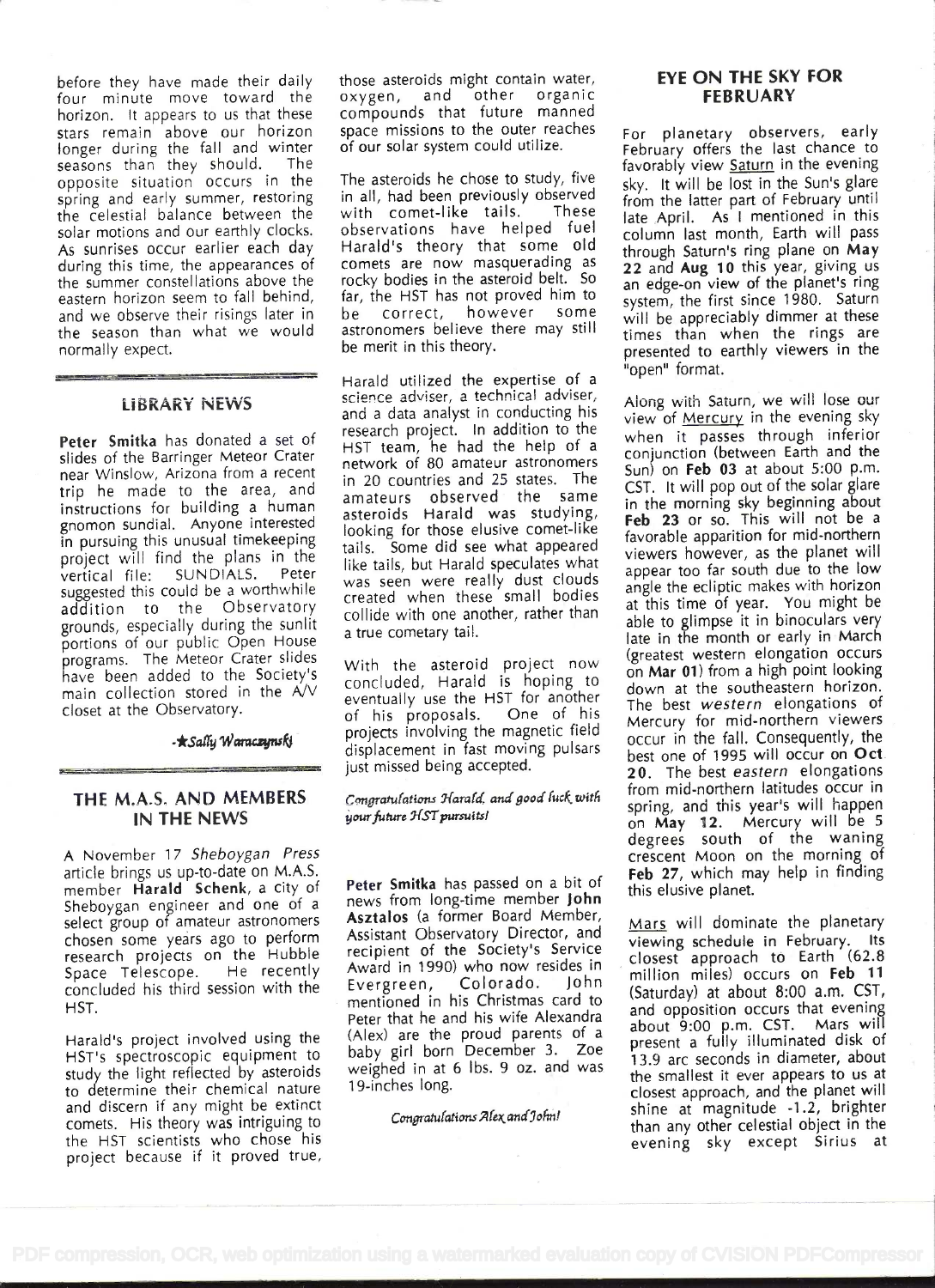magnitude -1.5. While Mars will appear rather small telescopically, one advantage we'll have this year (and probably the only advantage of this apparition!) is that the planet will be riding high on the ecliptic, at declination  $+18$  degrees, and will therefore be quite high in the sky every evening. It should be easier to see the elusive surface details each night since we'll be looking through less of Earth's obscuring atmosphere than is normal with Mars. Binocular observers can enjoy tracking Mars' movement with respect to the background stars every evening, and watch the planet brighten dramatically as it draws ever closer to us during the first two weeks of the month. To me, the sudden brightening of the planet near closest approach is one of the most interesting features to observe during a Martian apparition. Mars' brightness varies over the broadest range of magnitudes of all the planets. Mars is easy to spot right now in the sickle of Leo, and will exhibit westward or "retrograde" motion through the second half of February and first three weeks of March as Earth passes it in its speedier orbit about the Sun. If you're going to observe Mars through a telescope, you should consult the observing guides published in the December Sky and Telescope (pp. 72 - 75) and the January Astronomy (pp. 72 - 75 also!) for surface detail maps and to figure out what part of Mars you're seeing at any particular time. Much of the allure of Martian observing is in the attempt to see the very fine surface details present at close approaches. These guides will also acquaint you with Martian nomenclature (a science in itself!) and observing techniques.

lupiter becomes more prominent in the early morning sky this month at magnitude -2.0. It is near the meridian at sunrise in the constellation of Ophiuchus (and therefore somewhat "off" the ecliptic) just north of Antares, where it will remain most of the year. 1995 will not be a great observing year for Jupiter watchers as the planet's declination will range from -20 to -23 degrees. Pluto, also in Ophiuchus, is farther north and somewhat west of Jupiter. Venus, at magnitude -4.2, increases its distance from us as it

swings eastward through Ophiuchus, Sagittarius, and on toward Capricorn in February. Once again, the small angle the ecliptic makes with the southeastern horizon works against mid-northern latitude observers, causing Venus to appear fairly low this month. lt will remain this way through June, at which time it will drop into the Sun's glare and will be lost to us until November, when it begins a series of spectacular groupings each evening with Mars and Jupiter (a deja vu assembly of those we saw in June 1991!). Venus passes just 0.7 degree north of 8th-magnitude Neptune at 4:00 a.m. on Feb 26, and about 1.5 degrees north of 6thmagnitude Uranus on the morning of Mar 05.

#### February's Lunar Events

Feb 07 -- First Quarter Moon at 6:54 a.m. CST.

Feb 15 -- Full Moon at 6:15 a.m. CST. This is known as the "Snow", "Hunger", or "Wolf" Moon.

Feb 19 -- The Moon passes 0.9 degrees north of first magnitude Alpha Virginis (Spica) at about 11:00 a.m. CST. The northern Pacific rim, including Hawaii, will see an occultation similar to the one we saw on Jan 23.

Feb 22 -- Third Quarter Moon at 7:04 a.m. CST. The Moon also passes 2 degrees north of Jupiter at 11:00 p.m. CST.

Feb 26 -- The Moon is about 4 degrees south of Neptune and Venus, and about 6 degrees south of Uranus this morning.

Feb  $27$  -- The Moon is 5 degrees north of Mercury at 5:00 a.m.

Note: There is no New Moon this month! The next New Moon will occur at 5:48 a.m. on Mar 01.

This is the "last hurrah" for Comet Borrelly. lt leaves the inner realm of our solar system during February, and dims from magnitude 10.7 to <sup>1</sup>2.2 during the month. At the end of January P/Borrelly was near the twin galaxies of M81 and M82. At the beginning of February it is still just 2 degrees from them but will begin to show .a gradual southward motion against the background stars on its journey to the outer reaches of our solar system. lt remains in the northern portion of Ursa Major all month, about 15 degrees from the

Big Dipper. There is a finder chart on page 64 of the February Astronomy.

There are two minor meteor showers this month. The Alpha Aurigids (radiant near Capella) peak between Feb 06 - 09 at a Zenithal Hourly Rate (ZHR) of 12. The Delta Leonids peak the evening of Feb 26 at a ZHR of 3. These meteors may originate from an asteroid, rather than a comet as most showers do.

 $-$ \*DL $K$ 

### ALCON '95 DETAILS ANNOUNCED

The San Antonio (Texas) Astronomical Association will host the Astronomical League's 49th National Convention (ALCON '95) July 20 through July 22, 1 995 at St. Mary's University in San Antonio.

The League's annual conference will include programs by professional astronomers, an amateur paper session, demonstrations and workshops, vendor and amateur displays, observing sessions, and the camaraderie of hundreds of fellow amateur astronomers. The following guest speakers have been secured to this point:

Dr. Frank Bash, Director of McDonald Observatory in west Texas, owned and operated by the University of Texas at Austin.

Don Parker, well-known amateur astronomer, planetary observer, and CCD imaging specialist.

Dr. David Hough, Professor of Physics at Trinity University.

Deborah Byrd, narrator of the "Earth and Sky" radio program, (and the original narrator of "Star Date", produced by the McDonald Observatory) and frequent contributor to Astronomy magazine.

Bill Wren, assistant with McDonald Observatory's supernova search program.

Meetings, meals, and vendor displays will be located in St. Mary's University Center. Attendees may